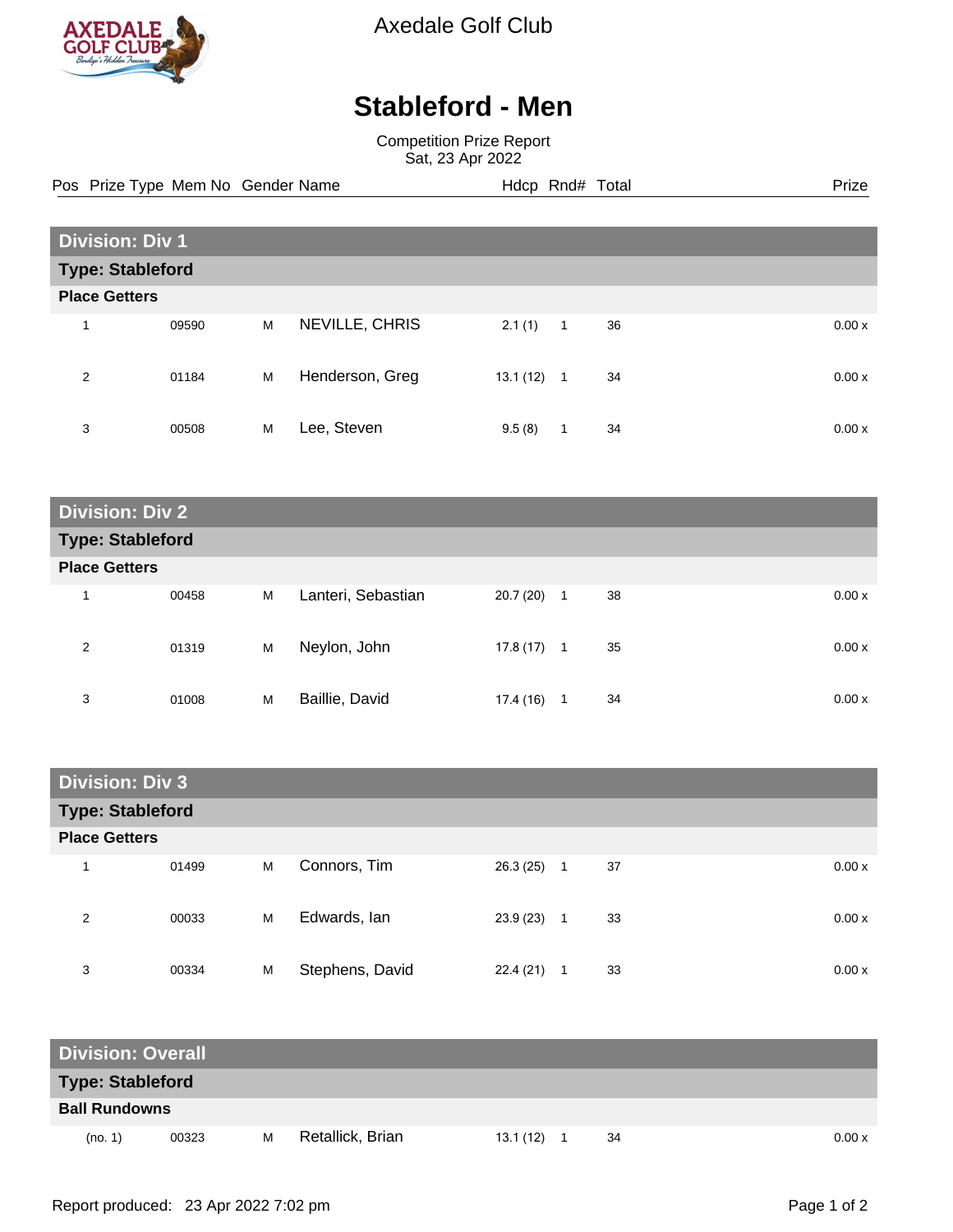| Pos Prize Type Mem No Gender Name |       |   |                 |           | Hdcp Rnd# Total |    | Prize |  |
|-----------------------------------|-------|---|-----------------|-----------|-----------------|----|-------|--|
| (no. 2)                           | 00005 | M | Andrea, William | 19.7 (19) | $\overline{1}$  | 34 | 0.00x |  |
| (no. 3)                           | 00056 | M | Harrop, Garry   | 11.5(10)  | $\overline{1}$  | 33 | 0.00x |  |
| (no. 4)                           | 01000 | M | Holmes, Tim     | 14.3(13)  | $\overline{1}$  | 33 | 0.00x |  |
| (no. 5)                           | 00100 | M | Mildren, Wayne  | 13.1(12)  | $\overline{1}$  | 33 | 0.00x |  |
| (no. 6)                           | 00779 | M | Jacobs, Rod     | 16.1(15)  | $\overline{1}$  | 32 | 0.00x |  |
| (no. 7)                           | 00271 | M | Kerr, lan       | 26.9(26)  | $\overline{1}$  | 32 | 0.00x |  |
| (no. 8)                           | 00131 | M | Skahill, Martin | 18.0(17)  | $\overline{1}$  | 32 | 0.00x |  |